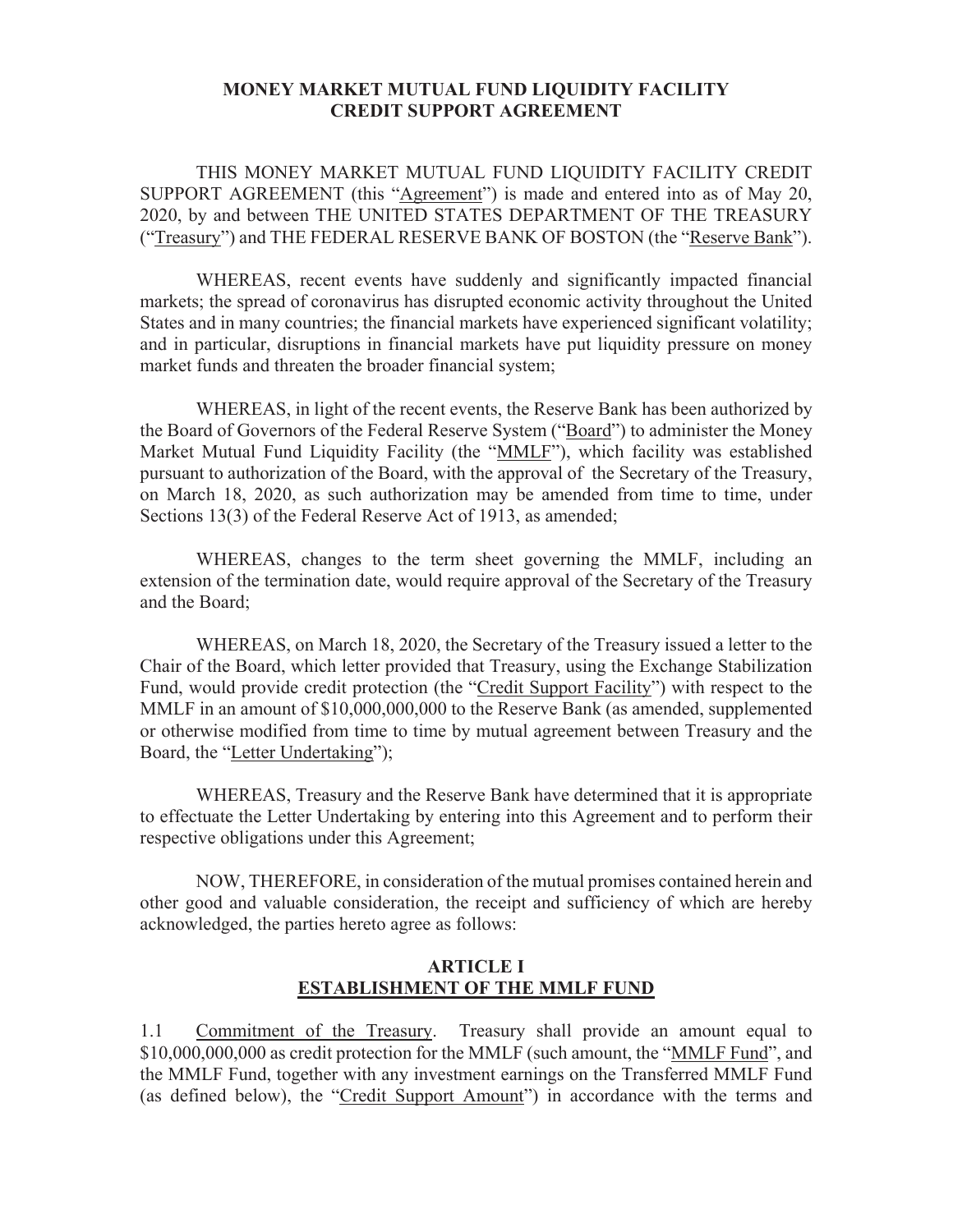conditions of this Agreement. Treasury agrees to deposit or otherwise transfer the MMLF Fund in cash from the fund established under section 5302(a)(1) of title 31, United States Code (the "Exchange Stabilization Fund") as directed in writing by the Reserve Bank in accordance with the terms and conditions of this Agreement.

1.2 Transfer of the MMLF Fund. No later than one business day following the date of execution of this Agreement, Treasury shall deposit or otherwise transfer a portion of the MMLF Fund (any transferred portion of the MMLF Fund, the "Transferred MMLF Fund") in cash in an initial amount equal to \$1,500,000,000 (such amount, the "Transferred MMLF Fund Amount") to the MMLF FRBNY Accounts (as defined below) as directed by the Reserve Bank. Treasury shall cause additional deposits and transfers of portions of the MMLF Fund to the Transferred MMLF Fund in accordance with Section 2.6(a)(1) and Section  $2.6(a)(2)$  below.

1.3 Maintenance of the MMLF Fund. Subject to the provisions of Section 1.4 below with respect to the Transferred MMLF Fund, unless otherwise agreed in writing between Treasury and the Reserve Bank, Treasury shall maintain the untransferred portion of the MMLF Fund in the Exchange Stabilization Fund to ensure that the MMLF Fund shall be available to satisfy Treasury's obligations under, and in accordance with the terms of, this Agreement.

1.4 Maintenance of the Transferred MMLF Fund and MMLF Fund Assets; Security Interest.

(a) Treasury shall maintain the Transferred MMLF Fund on terms and conditions mutually agreed between Treasury and the Reserve Bank. The Reserve Bank shall invest the Transferred MMLF Fund, or shall cause the Transferred MMLF Fund to be invested, as agreed by the Reserve Bank and Treasury.

(b) The Reserve Bank shall open one or more deposit accounts and/or securities accounts (collectively, the "MMLF FRBNY Accounts") at the Federal Reserve Bank of New York ("FRBNY") in the name of "The Federal Reserve Bank of Boston, as secured party under the Money Market Mutual Fund Liquidity Facility Credit Support Agreement with Treasury" for the purpose of holding the Transferred MMLF Fund, including any uninvested portion of the Transferred MMLF Fund, such as cash, and any investment and other property held at the FRBNY that may be from time to time credited thereto, and all products and proceeds thereof (all such assets, together with the MMLF FRBNY Accounts, the "MMLF FRBNY Assets").

(c) Treasury and the Reserve Bank may agree from time to time that MMLF FRBNY Assets may be invested in assets that are not credited to an MMLF FRBNY Account (all such other assets, including any cash, investment property, and all assets and other property credited thereto, and products and proceeds thereof, the "Additional MMLF Assets", and together with the MMLF FRBNY Assets and all Additional MMLF Accounts (as defined below), the "MMLF Fund Assets"). Additional MMLF Assets, which may include nonmarketable securities issued by Treasury, may be held in deposit accounts and/or securities accounts, or otherwise be maintained, as mutually agreed between Treasury and the Reserve Bank (such additional accounts and arrangements, "Additional MMLF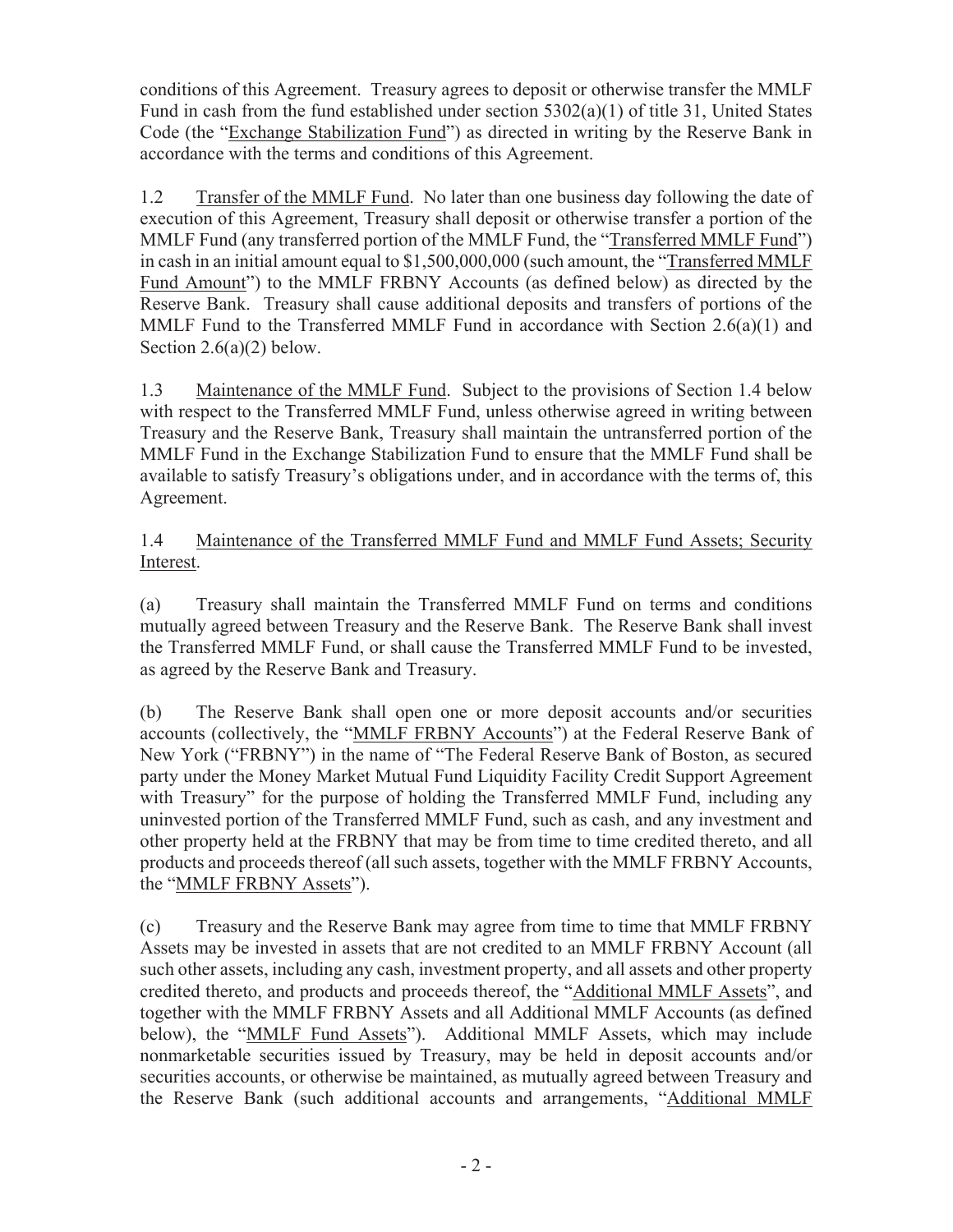Accounts", and together with the MMLF FRBNY Accounts, the "MMLF Accounts"). In the case of any MMLF Fund Assets that are nonmarketable securities issued by Treasury, subject to the terms of any agreement governing the issuance, maintenance and redemption of such securities, Treasury shall cause any such securities to be redeemed upon receiving a request to redeem from the Reserve Bank. Unless otherwise agreed by the Reserve Bank all Additional MMLF Assets shall be held, and each Additional MMLF Account shall be maintained, in the name of "The Federal Reserve Bank of Boston, as secured party under the Money Market Mutual Fund Liquidity Facility Credit Support Agreement with Treasury".

(d) To secure Treasury's credit support obligations under this Agreement, whether now existing or arising in the future, including the payment of Final Deficiency Amounts (as defined below), Treasury grants to the Reserve Bank a security interest in all of Treasury's right, title, and interest in the MMLF Accounts and the other MMLF Fund Assets.

(e) The Reserve Bank, in its capacity as secured party, shall have exclusive control and dominion over the MMLF Accounts and the MMLF Fund Assets, and the Reserve Bank shall be entitled to give all instructions, entitlement orders and other communications with respect to the MMLF Fund Assets, and to take all related actions in connection therewith, in accordance with this Agreement, in each case without further consent of Treasury. The Reserve Bank may take any action authorized by law to recover the amount of an obligation owed by Treasury that is due and payable pursuant to this Agreement, including, but not limited to, the realization on any available collateral pledged by Treasury to the Reserve Bank under this Agreement or in connection with the MMLF, and the exercise of any other rights the Reserve Bank may have as a creditor under applicable law.

(f) Treasury authorizes the Reserve Bank, as a secured party, to (i) establish and maintain the MMLF Accounts and to further evidence the Reserve Bank's security interest in the MMLF Accounts and MMLF Fund Assets, (ii) enter into such agreements, instruments and other documentation as the Reserve Bank reasonably determines necessary in furtherance of the foregoing, with notification to Treasury and (iii) grant liens on the MMLF Fund Assets on a subordinated basis to secure fees, expenses and other amounts owed and payable to the applicable depository bank or securities intermediary with respect to the applicable MMLF Accounts. Treasury hereby authorizes the Reserve Bank, with notification to Treasury, to enter into, and if requested will deliver to the Reserve Bank, all documents, and, with notification to Treasury, the Reserve Bank may take such other actions as the Reserve Bank may from time to time determined to be necessary in order to maintain a first priority perfected security interest in and, if applicable, control of, the MMLF Accounts and the other MMLF Fund Assets.

### **ARTICLE II DISBURSEMENTS FROM THE MMLF FUND**

## 2.1 Letter of Agreement; MMLF Collateral.

(a) Pursuant to Letters of Agreement (in the form delivered by the Reserve Bank to the Treasury, as such form may be supplemented or modified from time to time, the "Letter of Agreement") executed by qualified borrowers under the MMLF, qualified borrowers have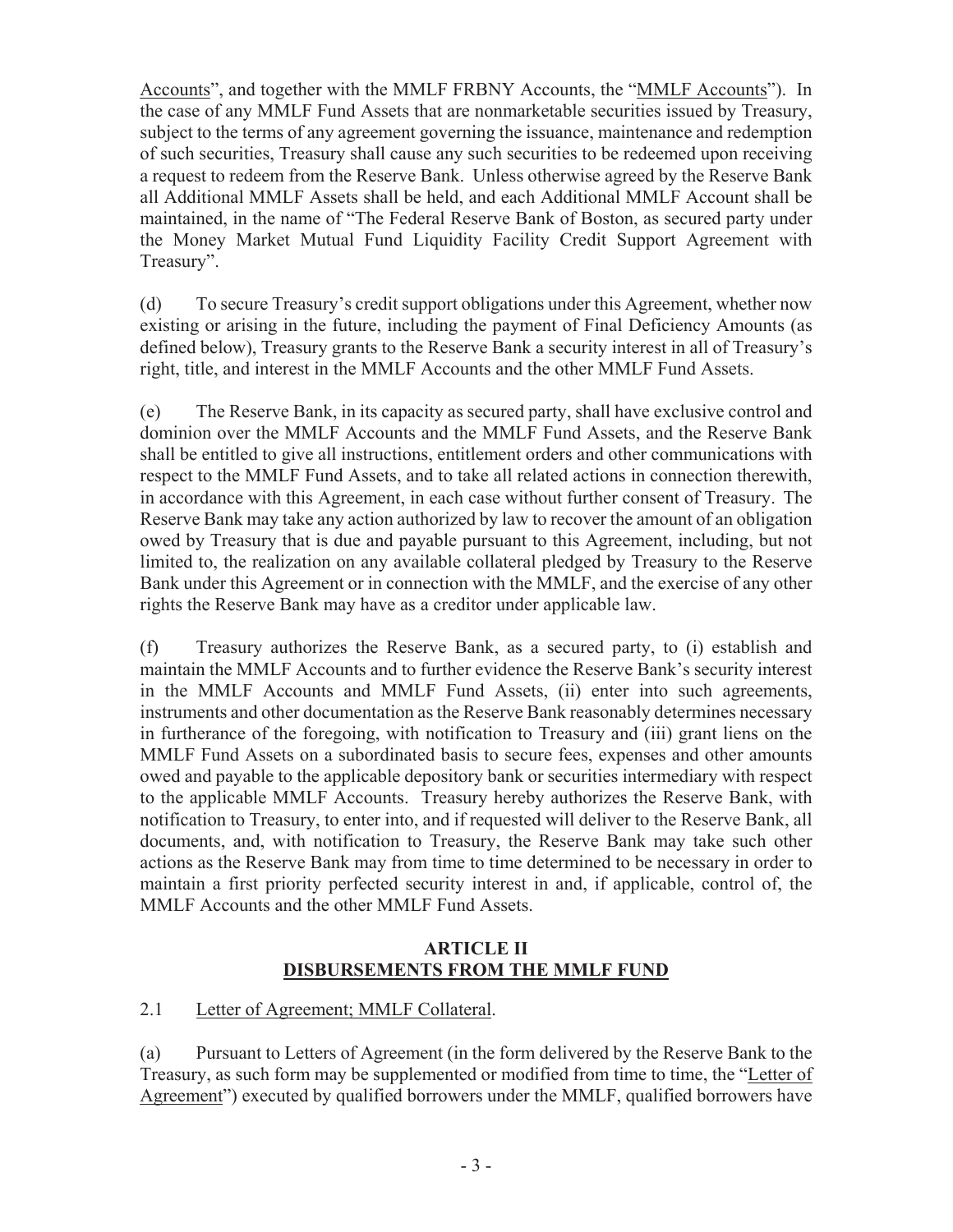requested and may in the future request advances from the Reserve Bank under the MMLF (each such advance, a "MMLF Loan"). As collateral security for such advances, borrowers have granted and will in the future grant a security interest in certain assets as set forth in such Letters of Agreement (any such asset, an "Item of MMLF Collateral"). Except as otherwise set forth herein, all actions taken or not taken with respect to any Item of MMLF Collateral shall be made at the option and sole discretion of the Reserve Bank, provided that the Reserve Bank shall use reasonable care with respect to the safe custody and any other action taken or not taken with respect to each Item of MMLF Collateral.

(b) The Reserve Bank agrees not to supplement or modify the form Letter of Agreement in a way that would have the effect of amending, modifying or supplementing any rights or obligations of Treasury under this Agreement without the prior written consent of the Treasury.

# 2.2 Specified Event.

(a) From and after the occurrence, in the determination of the Reserve Bank, of any Specified Event (as defined below) with respect to any Item of MMLF Collateral under the MMLF, the Reserve Bank shall have the right to demand, and Treasury irrevocably agrees to pay from the MMLF Fund and the other MMLF Fund Assets (or to otherwise have deducted from the amounts payable to Treasury under Section 2.5 below), a credit support amount with respect to such Item of MMLF Collateral as determined in accordance with Section 2.4 below, to the extent such amounts do not exceed, in the aggregate, the Credit Support Amount together with any amounts payable to Treasury under Section 2.5 below.

(b) "Specified Event" means, with respect to any Item of MMLF Collateral as determined by the Reserve Bank to have due and payable obligations that have not been paid by, or on behalf of, the issuer of that Item of MMLF Collateral on its maturity date, the transfer of the applicable borrower's rights, title and interest in such Item of MMLF Collateral to the Reserve Bank (whether pursuant to a transfer as described in the "Non-Recourse Basis" section of the applicable Letter of Agreement or otherwise).

(c) The Reserve Bank shall provide Treasury a notice of any Specified Event in accordance with Section 4.1 below.

# 2.3 Disposition of MMLF Collateral.

(a) The Reserve Bank may elect to dispose of any Item of MMLF Collateral at any time after a notice of a Specified Event with respect thereto is provided to Treasury and shall do so taking into account the maximization of the value thereof and the mitigation of the potential for a disruption of the markets affected thereby.

(b) On or after the one-year anniversary of the receipt of notice of a Specified Event, with respect to any corresponding Item of MMLF Collateral still held by the Reserve Bank at that time, Treasury may elect to direct the Reserve Bank to immediately dispose of such Item of MMLF Collateral pursuant to a written notice to the Reserve Bank setting forth reasonably detailed instructions for such disposition. The Reserve Bank shall, subject to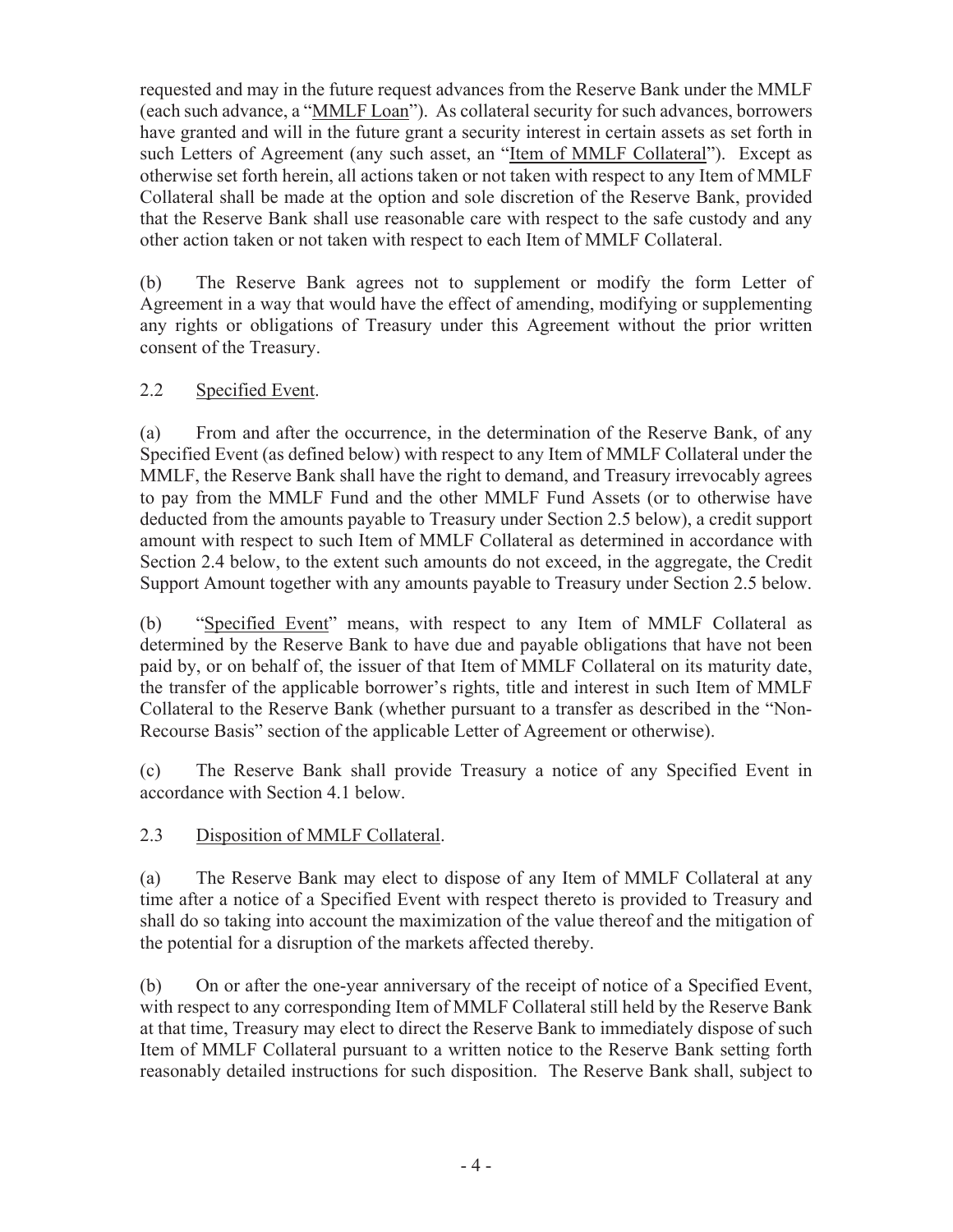any limitations or restrictions on transfer or other applicable requirements, dispose of such Item of MMLF Collateral in accordance with such instructions.

## 2.4 Determination of Final Deficiency Amount.

(a) The final credit support amount to be settled from the MMLF Fund and the other MMLF Fund Assets with respect to any Item of MMLF Collateral shall be a final deficiency amount (the "Final Deficiency Amount") equal to:

- (i) the amount of the extension of credit by the Reserve Bank to a borrower corresponding to such Item of MMLF Collateral (inclusive of accrued interest thereon) in accordance with the applicable Letter of Agreement, minus
- (ii) the net cash proceeds received by the Reserve Bank upon the disposition of such Item of MMLF Collateral (whether by sale or other disposition), or, if no such disposition shall have occurred, an amount mutually agreed between Treasury and the Reserve Bank to approximate fair value to the extent practicable.

(b) The Final Deficiency Amount for any Item of MMLF Collateral shall be calculated as of the date of final disposition of such Item of MMLF Collateral by the Reserve Bank (or, if no such disposition shall have occurred, as of the date mutually agreed between Treasury and the Reserve Bank), and the amount shall be payable by Treasury to the Reserve Bank; provided that in no event shall the aggregate amount payable by Treasury to the Reserve Bank hereunder exceed the Credit Support Amount together with any amounts payable to Treasury under Section 2.5 below.

### 2.5 Determination of Facility Fees.

The Reserve Bank agrees to pay to Treasury a fee in respect of each MMLF Loan (each, a "Facility Fee") for the use of the Credit Support Facility based on the amount of interest owed on such MMLF Loan. The Facility Fee for each MMLF Loan shall be an amount equal to 90 percent of the difference between the rate charged to the related borrower on the MMLF Loan and the primary credit rate offered by the Reserve Bank to depository institutions at the time the MMLF Loan was advanced.

### 2.6 Settlement of Final Deficiency Amount and Facility Fee; Additional Amounts to Transferred MMLF Fund.

(a) Treasury agrees to pay all then-outstanding Final Deficiency Amounts payable to the Reserve Bank hereunder, and Treasury hereby irrevocably authorizes and directs the Reserve Bank to deduct, or to otherwise cause the withdrawal and payment of, funds equal to such Final Deficiency Amounts from the Transferred MMLF Fund and the other MMLF Fund Assets and pay such funds for the sole account of the Reserve Bank or its designee, and shall cause any additional amounts to be transferred in accordance with clauses (1) and (2) below, on the tenth day following each of the dates set forth in clauses (i) through (iv) below (or, if any such date is not a business day, the immediately preceding business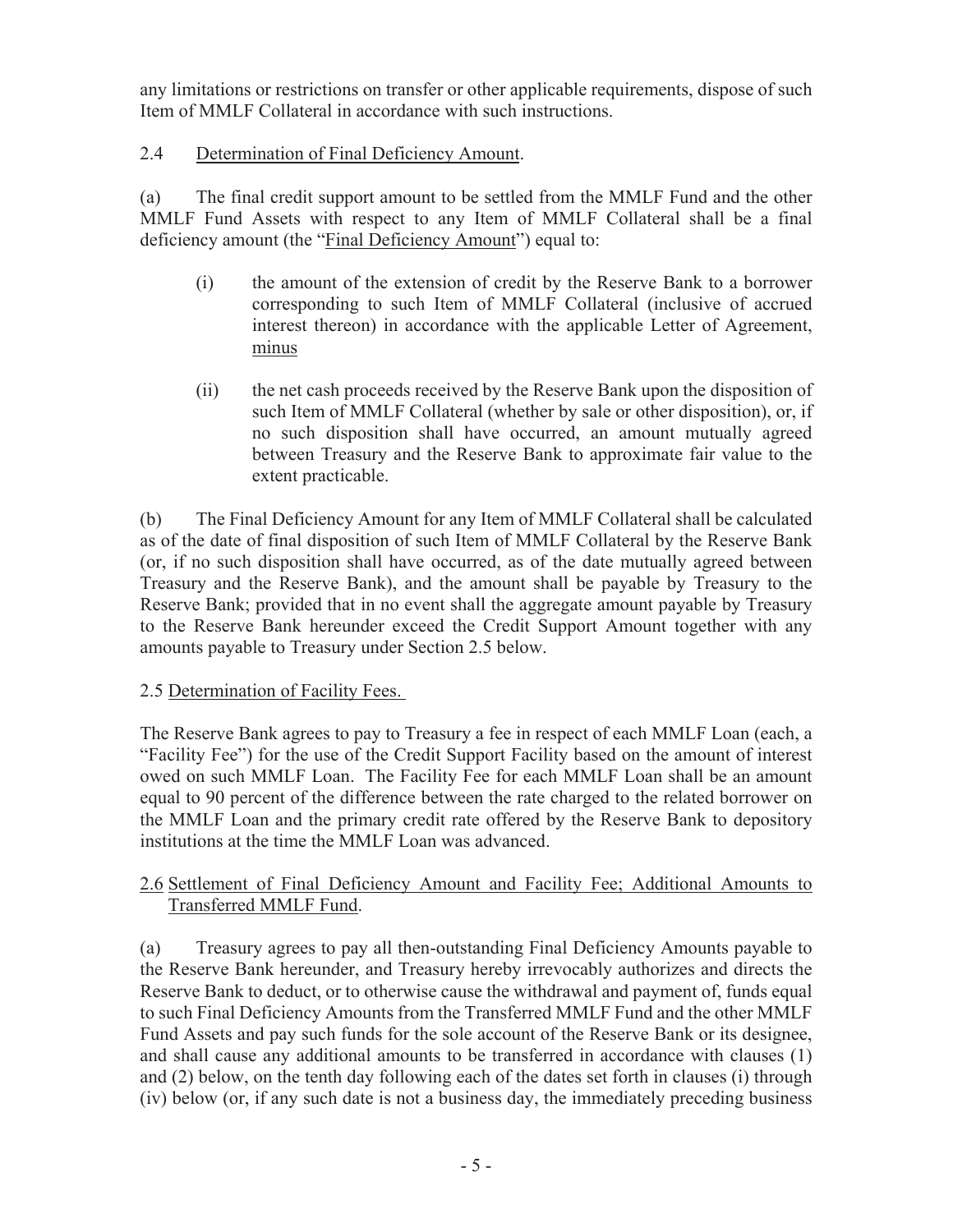day) (each such payment date shall be referred to as a "Payment Date"; and, each date in clauses (i) through (iv) below shall be referred to as a "Payment Notification Date"):

- (i) September 30, 2020 (provided that, if the Board, with the approval of the Secretary of the Treasury, shall have permitted extensions of credit under the MMLF to be made after September 30, 2020, this clause (i) shall also include the last day of each calendar quarter occurring prior to the final date on which the Reserve Bank is permitted to make extensions of credit under the MMLF and the final date on which the Reserve Bank is permitted to make extensions of credit under the MMLF);
- (ii) the last day of each calendar quarter occurring after the last extension of credit made by the Reserve Bank under the MMLF and prior to the date of the final disposition of the last Item of MMLF Collateral; and
- (iii) the date of the final disposition of the last Item of MMLF Collateral, except with respect to any Item of MMLF Collateral that the Reserve Bank reasonably determines, in consultation with Treasury, that no date of disposition can be determined, such other date as shall be mutually agreed between Treasury and the Reserve Bank;

provided that, the parties agree that:

- (1) for the mutual convenience of the parties, any payment owed to the Reserve Bank by Treasury in accordance with this Agreement on any Payment Date will be reduced by unpaid Facility Fees associated with (x) MMLF Loans that have been fully paid at least five business days prior to such Payment Notification Date and (y) MMLF Loans for which the Reserve Bank will receive credit support under this Agreement on such Payment Notification Date, and any such reduction shall be deemed to be payment of the relevant Facilities Fees; and
- (2) Treasury shall deposit or otherwise transfer in cash to the MMLF FRBNY Accounts as directed by the Reserve Bank, on the Payment Date, a portion of the untransferred MMLF Fund equal to the lesser of  $(x)$  the amount required to restore the balance of the MMLF FRBNY Accounts to \$1.5 billion after completion of the payment of the Final Deficiency Amounts, net of Facilities Fees, on such Payment Date to the Reserve Bank or (y) the remaining amount of the untransferred portion of the MMLF Fund.

(b) Immediately before this Agreement is terminated, the Reserve Bank will pay any unpaid Facility Fees to the Exchange Stabilization Fund in accordance with written instructions to be provided by Treasury.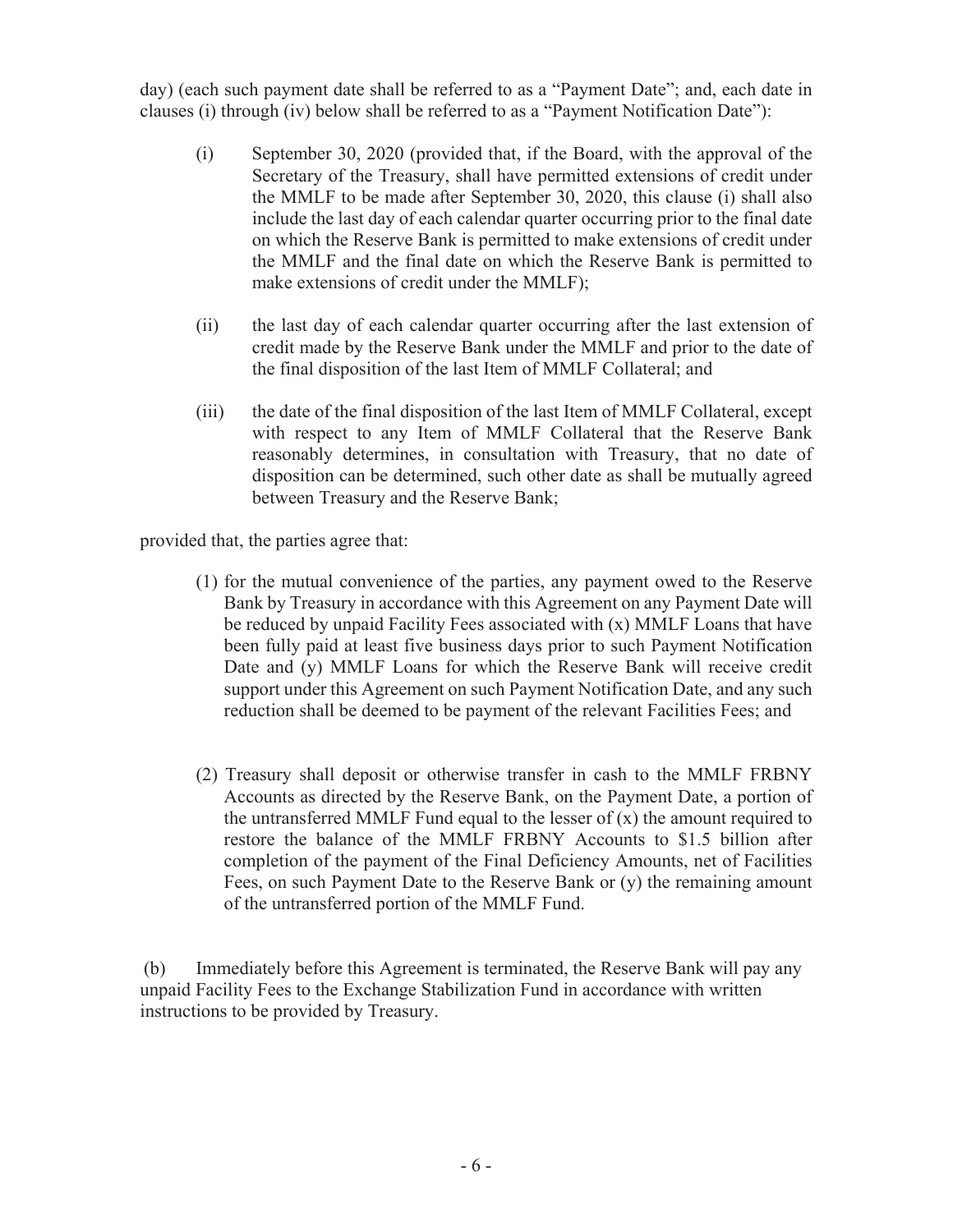### **ARTICLE III TERMINATION OF AGREEMENT; RETURN OF MMLF FUND**

3.1 Termination. This Agreement shall terminate upon the date the Reserve Bank shall give written notice to Treasury that (a) the MMLF shall have terminated in accordance with Board's authorization thereof, (b) all extensions of credit made pursuant to the MMLF have been discharged and released in full, (c) all Final Deficiency Amounts with respect to all relevant Items of MMLF Collateral have been determined and paid, (d) all amounts payable under Section 2.6(b) above have been paid, and (e) all amounts to be returned to Treasury under Section 3.2 below have been returned.

3.2 Return of Transferred MMLF Fund and the other MMLF Fund Assets. Within three (3) business days following payment in full of all Final Deficiency Amounts, the Reserve Bank shall return to the Exchange Stabilization Fund in accordance written instructions to be provided by Treasury any unused amount of the Transferred MMLF Fund and MMLF Fund Assets, or otherwise release any right to withdraw any unused amount of the MMLF Fund (including the Transferred MMLF Fund and MMLF Fund Assets) in the manner agreed to by Treasury and the Reserve Bank.

## **ARTICLE IV NOTICES AND REPORTING**

# 4.1 Notices and Reporting to Effectuate the Agreement.

(a) To permit the parties to perform their obligations under this Agreement, promptly following the occurrence of a Specified Event with respect to any Item of MMLF Collateral, the Reserve Bank shall give notice of such Specified Event to the Treasury, which notice shall include (i) identification of such Item of MMLF Collateral, (ii) the then outstanding balance owed to the Reserve Bank corresponding to such Item of MMLF Collateral (inclusive of accrued interest thereon) in accordance with the applicable Letter of Agreement and (iii) to the extent reasonably determinable by the Reserve Bank, the estimated value of such Item of MMLF Collateral.

(b) To permit the parties to perform their obligations under this Agreement, the Reserve Bank shall provide periodic reporting on (i) all Items of MMLF Collateral maintained by the Reserve Bank and in respect of which a Specified Event shall have occurred, including a breakdown of such Items of MMLF Collateral that have and have not been disposed of as of the date of such reports, (ii) estimated Final Deficiency Amounts determined in accordance with this Agreement, and (iii) the amount of the remaining funds in the Transferred MMLF Fund and the other MMLF Fund Assets, in each case, at reasonable times and in form and substance as shall be mutually agreed between Treasury and the Reserve Bank.

(c) To permit the parties to perform their obligations under this Agreement, (i) on the applicable Payment Notification Date, the Reserve Bank shall give Treasury at least ten days' prior written notice of any settlements to be made on any Payment Date under Section 2.6 and (ii) at least ten days prior to the return of the Transferred MMLF Fund and the other MMLF Fund Assets under Section 3.2 the Reserve Bank shall give Treasury prior written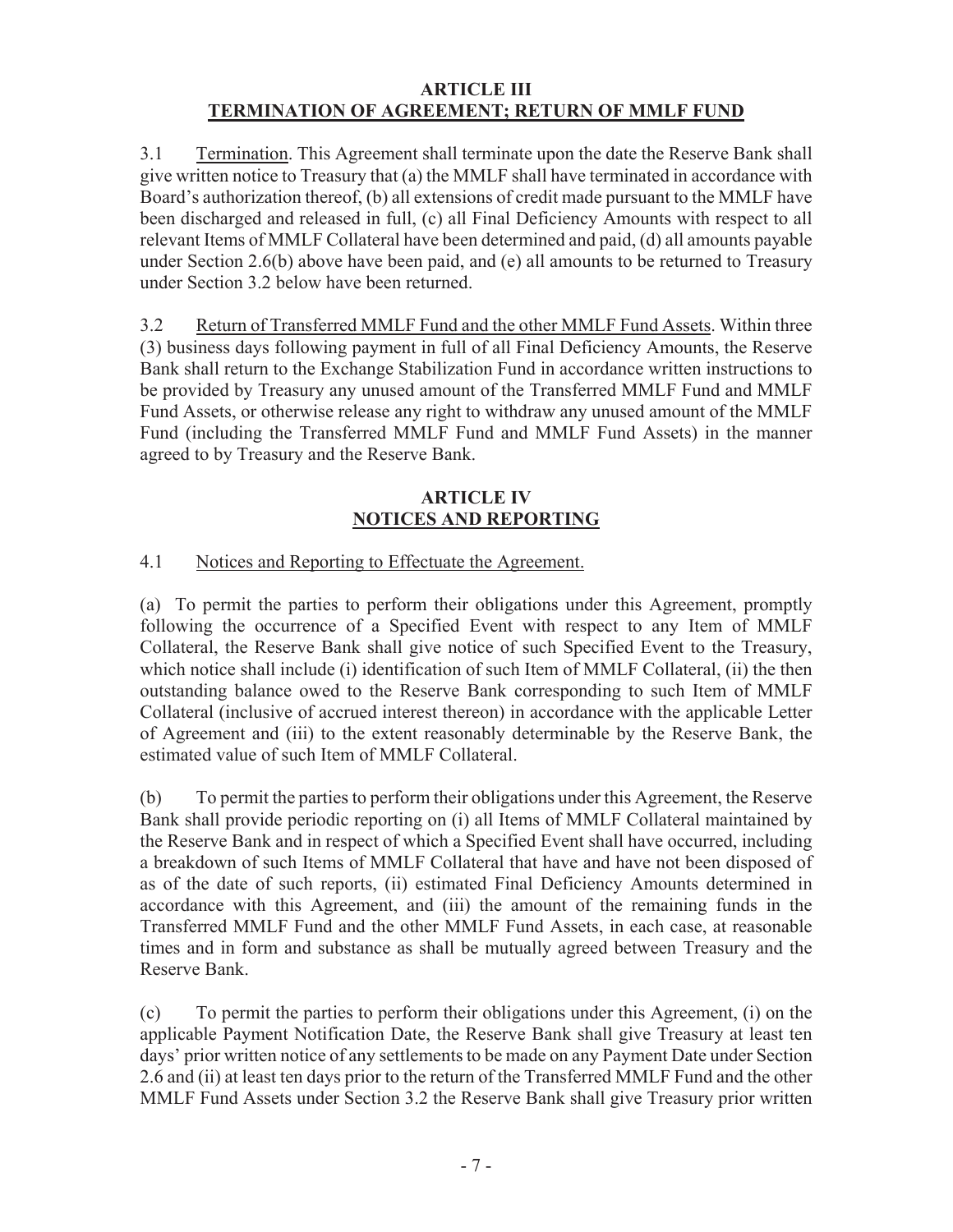notice thereof, in each case, together with an accounting of how the amounts proposed to be distributed as described above have been calculated.

4.2 Provision of Other Information. Subject, as appropriate, to confidentiality restrictions, the Reserve Bank agrees to provide Treasury reporting and documentation as mutually agreed to by the Reserve Bank and Treasury, which at a minimum will include all information necessary for Treasury to comply with its statutory reporting obligations, regulations and guidelines implementing statutory reporting obligations applicable to Treasury, and Generally Accepted Accounting Principles.

4.3 Notices. All notices and reports required by this Agreement shall be in writing to the contacts below, or such other contact as may be notified in writing by either party from time to time. Such notices and reports and other communications hereunder may be delivered or furnished by electronic mail.

If to Treasury:

The United States Department of the Treasury 1500 Pennsylvania Ave, NW Washington, D.C. 20220 Attention: Telephone: Email address:

and

The United States Department of the Treasury 1500 Pennsylvania Ave, NW Washington, D.C. 20220 Attention: Telephone: Email address:

If to the Reserve Bank:

The Federal Reserve Bank of Boston 600 Atlantic Avenue Boston, MA 02210 Attention: Telephone: Email address: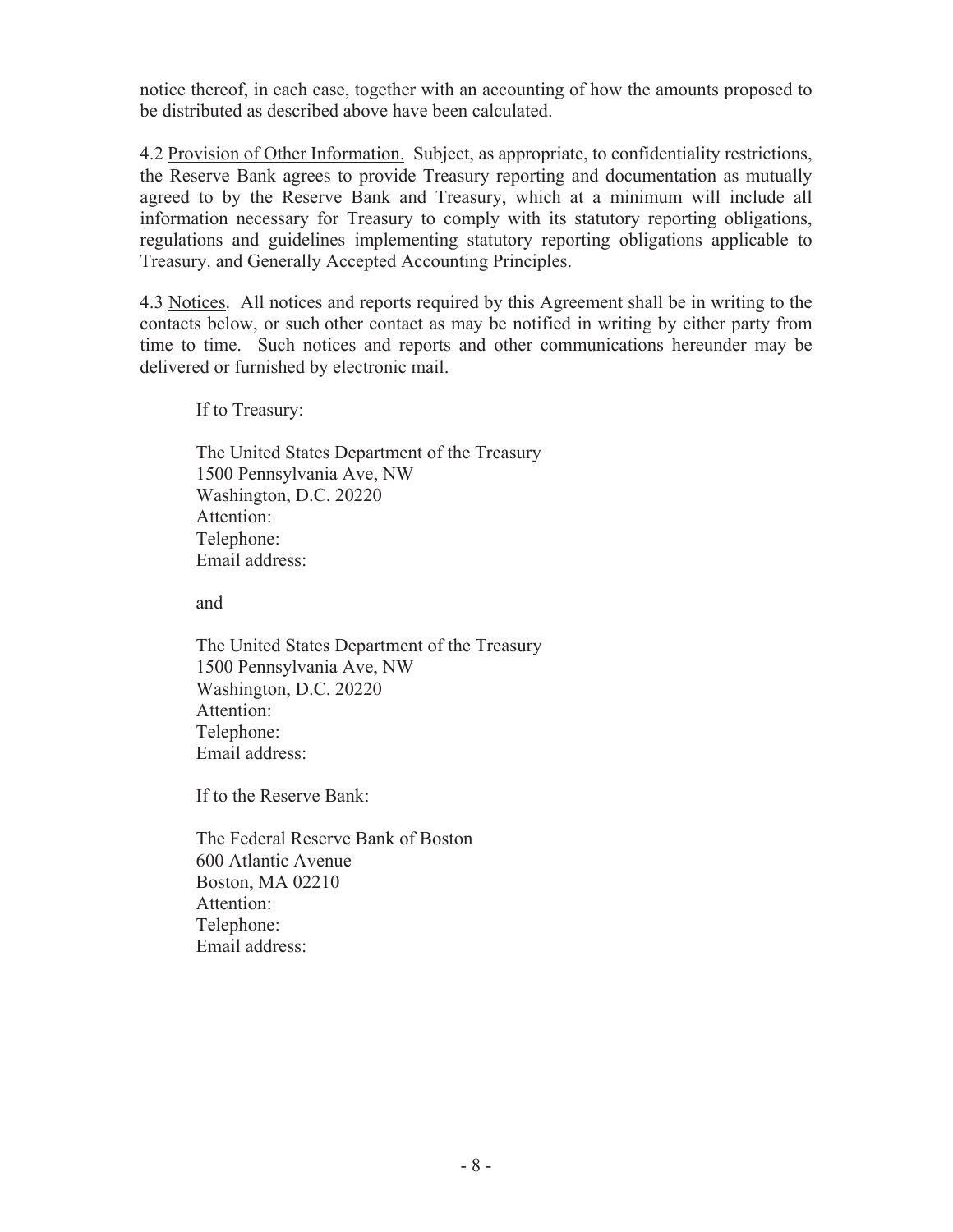### **ARTICLE V INTERNAL CONTROLS**

5.1 Internal Controls. The Reserve Bank shall develop and maintain an internal controls program with respect to the MMLF that is designed to ensure effective and efficient operations, reliable reporting, and compliance with applicable laws and regulations and shall at least annually review such program for effectiveness.

#### **ARTICLE VI MISCELLANEOUS PROVISIONS**

6.1 Each party hereto represents and warrants that this Agreement constitutes its valid and legally binding agreement enforceable against it in accordance with its terms.

6.2 This Agreement shall be governed by and construed in accordance with the Federal law, and if there is no applicable Federal law, the laws of the Commonwealth of Massachusetts.

6.3 This Agreement may be amended, modified, and/or supplemented only by an instrument in writing executed by Treasury and the Reserve Bank.

6.4 Delivery of an executed counterpart of a signature page of this Agreement by telecopy, e-mailed .pdf or any other electronic means that reproduces an image of the actual executed signature page shall be effective as delivery of a manually executed counterpart of this Agreement. The words "execution," "signed," "signature," "delivery," and words of like import in or relating to any document to be signed in connection with this Agreement and the transactions contemplated hereby shall be deemed to include electronic signatures, deliveries or the keeping of records in electronic form, in each case, in a form acceptable to the Reserve Bank at its sole discretion, each of which shall be of the same legal effect, validity or enforceability as a manually executed signature, physical delivery thereof or the use of a paper-based recordkeeping system, as the case may be, to the extent and as provided for in any applicable law, including the Federal Electronic Signatures in Global and National Commerce Act, the Massachusetts Uniform Electronic Transactions Act, or any other similar state laws based on the Uniform Electronic Transactions Act.

6.5 This Agreement constitutes a contract solely between Treasury and the Reserve Bank and is enforceable solely by them and no other persons. This Agreement may not be enforced on a third party beneficiary or any similar basis.

6.6 Neither Treasury nor the Reserve Bank shall assign any of its respective rights, benefits, duties or obligations hereunder without the prior written consent of the Reserve Bank or Treasury, respectively.

[*signatures appear on the following page(s)*]